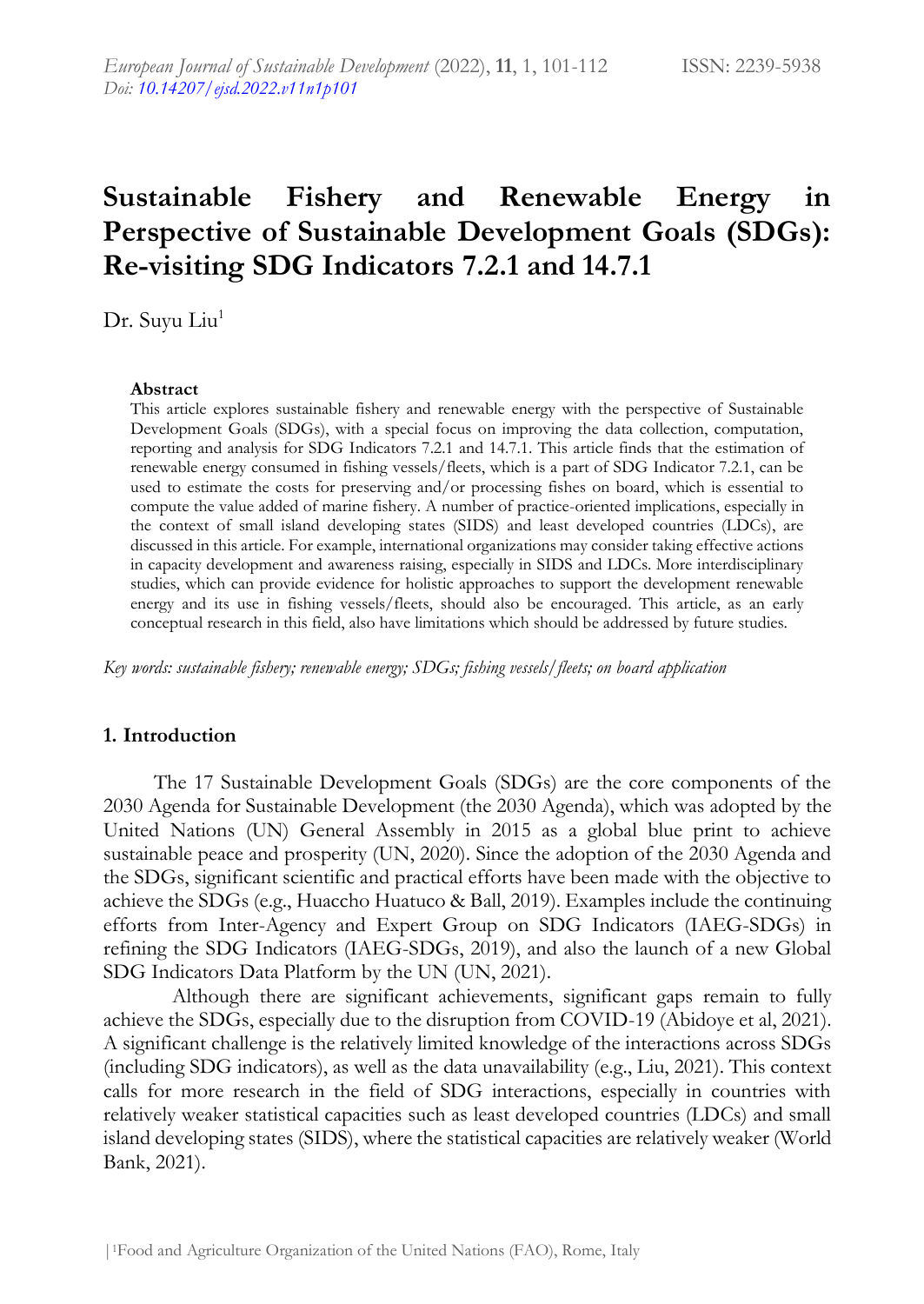Food supply and renewable energy are both important dimensions of sustainable development, especially for LDCs and SIDS. They are both included in the SDGs (especially SDG 2, SDG 7, and SDG 14), and are interacted with other SDGs and SDG indicators (e.g., Liu, 2020a). Food and Agriculture Organization (FAO) of the UN and International Renewable Energy Agency (IRENA) are the custodian agencies of a number of SDG indicators related to food supply and renewable energy, and contribute significantly to the data collection, computation, reporting and analysis of these indicators. As shown by IRENA and FAO (2021), energy and food systems are inter-related to each other, with around 30% of energy in the world are consumed by the agri-food system (IRENA and FAO, 2021, p9). Fishery, which serves as an important source of food supply and provider of essential nutrition such as protein (e.g., Cai et al, 2019), is also one of the major sectors in the agri-food system that consumes energy, especially in the process of cold storage and refrigeration (IRENA and FAO, 2021). Therefore, more research about renewable energy in the fishery sector should be encouraged.

This article aims to explore sustainable fishery and renewable energy with the perspective of SDGs. More specifically, it examines the data collection, computation, and measurement of sustainable marine fishery and its influence in economic development, as well as how renewable energy, especially the off shore renewable energy, can contribute to sustainable marine fishery. The focus on marine fishery corresponds to the status quo of fishery sector, because the vast majority of fishes are harvested (including both capture and aquaculture) from marine sources instead of in-land waters (FAO, 2020, p4). This is also consistent with the context of many SIDS, which have limited in-land water resources. Sustainable marine fishery and renewable energy are reflected and monitored by SDG Indicator 14.7.1 and SDG Indicator 7.2.1 respectively, so that this article will analyze sustainable marine fishery and renewable energy, including their interactions, by exploring these two indicators.

As an initial research of a number of planned follow-up studies by the author, this article pays special attention to a specific issue: off shore renewable energy supply for marine fishery on fishing vessels/fleets. This is important because energy consumption is an essential component of the 'intermediate cost' of marine fishery, thus it is unable to properly compute data for SDG Indicator 14.7.1 without adequate estimation of energy consumption on board. Also, for SDG Indicator 7.2.1, consumption of energy in fishing vessels/fleets is also an important part to measure the share of renewable energy in the final consumption. This is also consistent with the current definition and measurement of marine fishery, as shown by FAO (2021) and UN Department of Economic and Social Affairs (2008).

The remaining parts of the article will be organized as follows. The next section will briefly review the relevant literature, so that the research gaps can be noticed. In Section 3 and Section 4, SDG Indicators 14.7.1 and 7.2.1 will be introduced respectively, with the emphasis on the practice of SIDS. Section 5 discusses the findings with possible practice-oriented recommendations. Section 6 concludes the article, in which the limitations and the way forward are presented.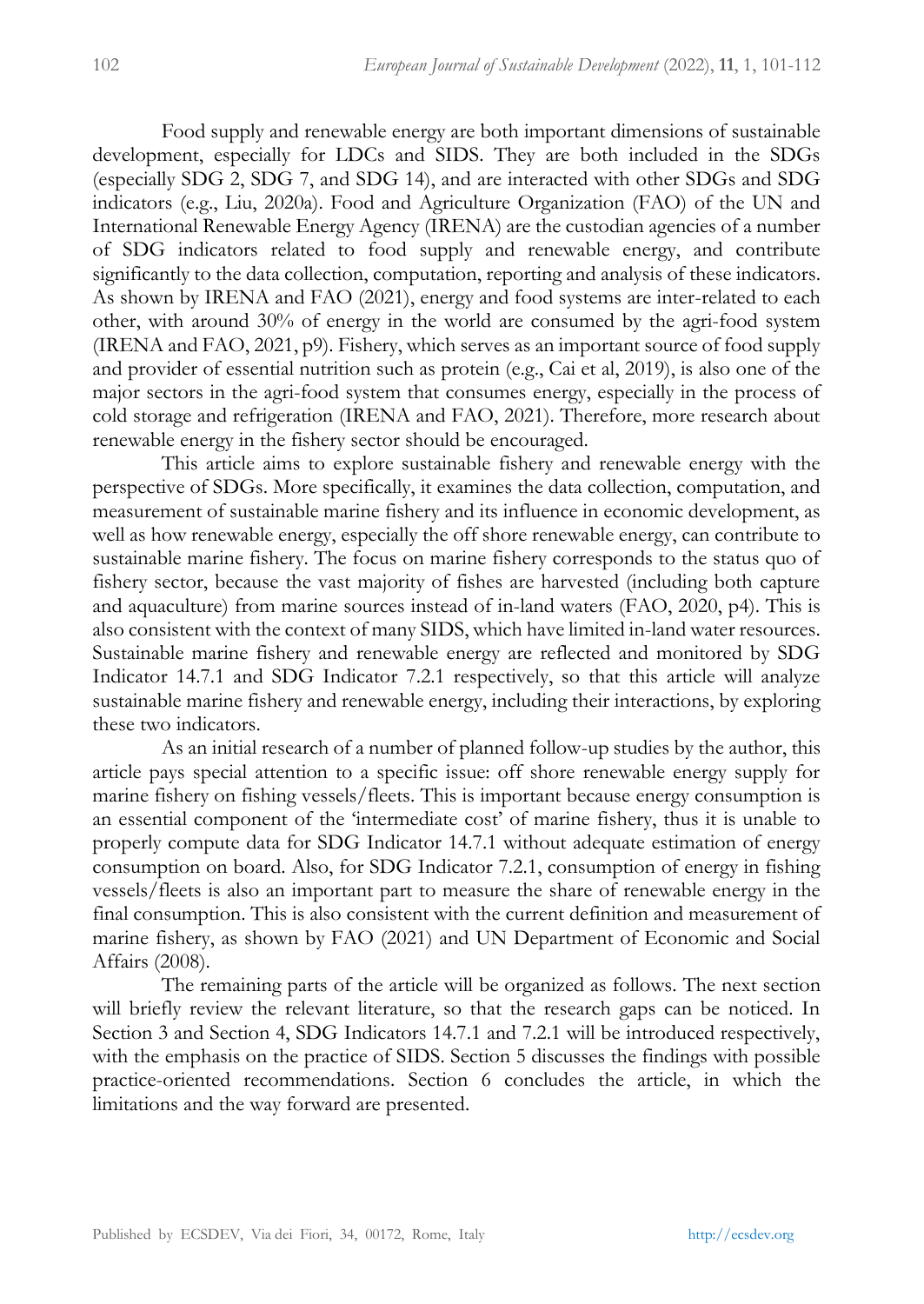#### **2. Literature review**

There is a substantial amount of literature about sustainable marine fishery and renewable energy. However, the interactions between sustainable marine fishery and renewable energy (particularly off shore renewable energy), especially in the framework SDGs, are relatively less investigated. Furthermore, there are relatively fewer studies about renewable energy in fishing vessels/fleets, and how the consumption of renewable energy in such specific context affects the data collection and measurement of value added of marine fishery. For example, if the search terms 'renewable energy on board', 'renewable energy in fishing vessels', or 'renewable vessels in fishing fleets' were input into the search engine of Google Scholar (in late December 2021), there are few hits of these full terms. Therefore, due to space limitation, this article only briefly reviews some studies which are directly related to the theme of this article, including some studies relevant to SDG Indicators 7.2.1 and 14.7.1.

Marine fishery is believed as an energy-consuming sector (e.g., Guillen et al, 2016). Therefore, scholars pay attention to the energy consumption of fishing vessels/fleets: the energy to operate fishing vessels/fleets so that they can go to the fishing areas and then return (or go to other destinations), and the energy needed to process and/or preserve fishes on board (until they arrive at the destinations and unload the catches). Sanntosa (2019) finds that solar sail fishing vessels can save up to 90% of fuel, even though it still adopts a hybrid technology (fuel is still in use to ensure the vessels can work as normal even in bad weathers). Also it may help to reduce pollution. With comprehensive case studies of selected fishing vessels, Basurko et al (2016) demonstrate that energy consumption of fishing vessels depends on a number of factors, such as the vessel size, engine used, fishing gears, and fishing patterns (e.g., target species and areas). Therefore, the generalization of energy consumption (including energy saving practice) is not easy. Instead, it may require specific knowledge of the fishing vessels and their fishing patterns. This is somewhat supported by a Pacific-based study (Nuttall et al, 2014), which shows that renewable energy can be used to reduce ships' reliance on fossil fuel. However, in addition to technological difficulties, socioeconomic factors may also restrict the wideadoption of renewable energy for vessels.

Energy for preserving and/or processing fishes on board also attracts scientific attention. Wang & Wang (2005) explore several options for fishing vessels to use waste energy for refrigeration, such as vapor-compression refrigeration systems and adsorption icemaker systems. Lu & Wang (2016) introduce on board sorption refrigerator technologies. It is demonstrated that although fishing vessels' shaking may affect the on board energy performance, small-channel heat transfers can be used to address this problem (Lu & Wang, 2016). Palomba et al (2017) find that on board waste-driven refrigeration technology can reduce both fuel consumption and pollution. The two core technologies of on board waste-driven refrigeration: absorption and adsorption, are examined via a case study of a number of Italian fishing vessels (Palomba et al, 2017). Empirical results show that if the traditional systems were replaced by either absorption or adsorption technology, the electricity energy savings can be higher than 50% (Palomba et al, 2017, p562). Palomba et al (2019) further evaluate the integration of hybrid sorption– compression systems in vessels with various fishing routes/areas and engine powers, and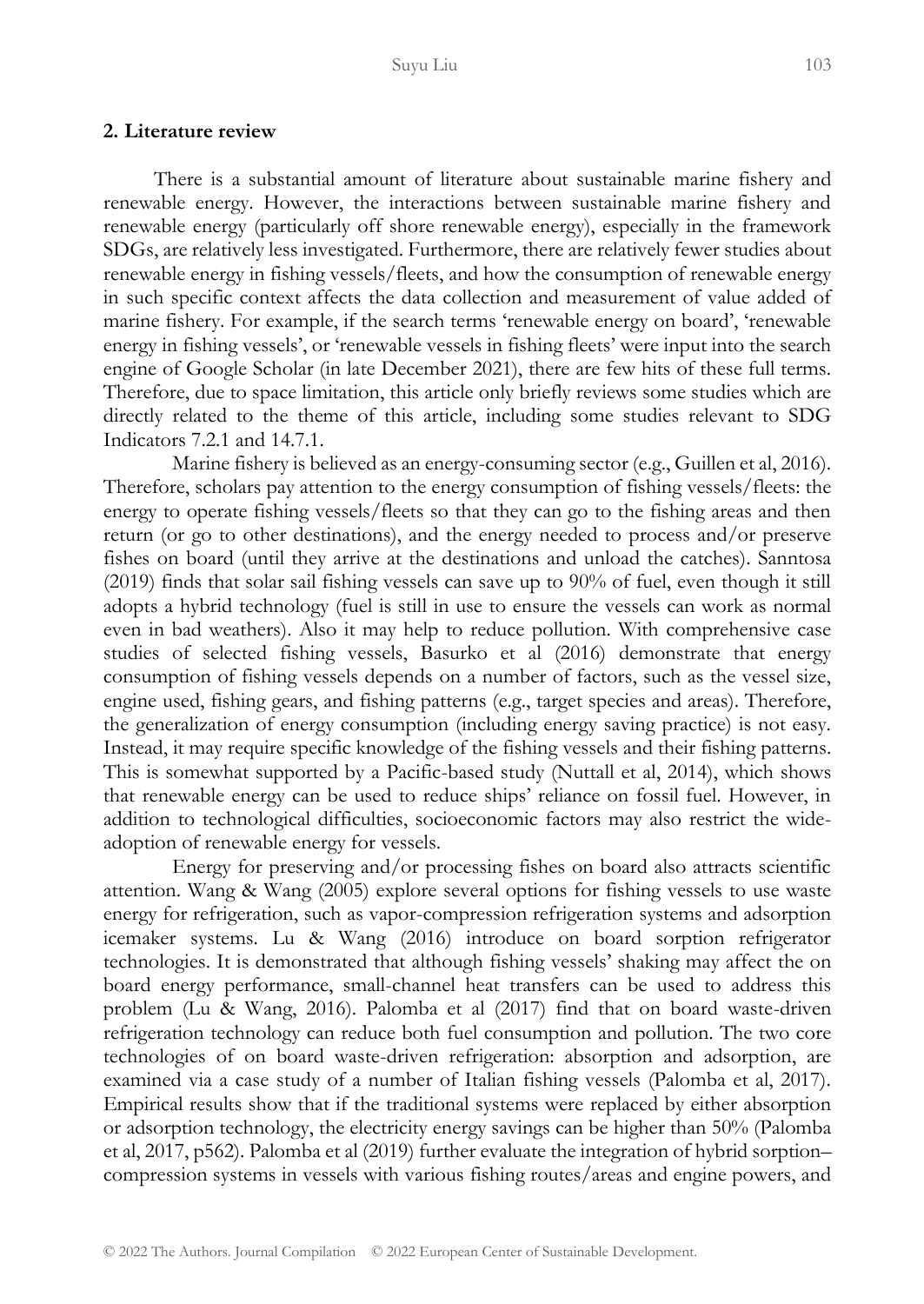observe that with hybrid sorption-compression systems, significant reduction in energy consumption and  $CO<sub>2</sub>$  emission can be achieved. Wang et al (2018) propose the adoption of ammonia-based double-effect vapor absorption refrigeration cycle, which may contribute to use diesel engines' high-temperature waste heat for fishing vessels on board refrigerators. Monte Carlo simulations are applied which reveal that expected cooling capacities can be reached with less energy consumption and  $CO<sub>2</sub>$  emission (Wang et al, 2018).

Marine renewable energy and marine fisheries may not be always consistent with each other. Sometimes conflict of interest may exist between them. For example, Alexander et al (2013) show that off shore renewable energy may have negative impact on marine fishery, such as affecting fishing areas and species. This finding is supported by Reilly et al (2016). Both studies find that fishers have some uncertainties about marine renewable energy (including both advantages and disadvantages), which is a possible reason of their reluctance about marine renewable energy. Nevertheless, Alexander et al (2013) demonstrate via a survey that in general, fishers still express neutral or even supportive attitudes towards the development of marine renewable energy. Reilly et al (2016) suggest to establish suitable financial mechanisms to compensate some costs of the fishery sector in case they are affected by the development of marine renewable energy. This is consistent with a recent study (Said & Chuenpagdee, 2019), which supports holistic approaches to develop small-scale fisheries with the perspective of SDGs. Cai & Leung (2020) introduce an input-output model with the aim to calculate fishery's contribution to economy, as reflected by SDG Indicator 14.7.1. However, this model does not fully incorporate the on board consumption of energy (including renewable energy), which is a shortcoming to the measurement of SDG Indicator 14.7.1

Although previous studies contribute significantly to the academic literature and practical knowledge about marine fishery and renewable energy, there are insufficient details of distributing the cost of adopting renewable energy on fishing vessels. This is a significant challenge for promoting more use of renewable energy on board, especially fishing vessels/fleets are usually decentralized and scattered in different parts of the ocean. Therefore, the economy of scale of using renewable energy on board cannot be easily achieved, even some modern technologies can assist to collect some data for the operation of fishing vessels, which can be used for objectives such as the planning of marine renewable energy deployment (e.g., Campbell et al, 2014). Existing literature still do not fully address the problem of the data collection, computation, reporting and analysis for SDG Indicators 14.7.1 and 7.2.1, which is also a challenge of applying renewable energy into fishing vessels. Studies on the interactions between renewable energy and marine fishery with SDG perspectives are also limited. Such limitations provide spaces for this article to explore marine fishery development and off shore renewable energy by re-visiting SDG Indicators 7.2.1 and 14.7.1.

# **3. Sustainable Development Goal Indicator 14.7.1**

According to FAO (2021, p1), SDG Indicator 14.7.1 has the full name 'Sustainable fisheries as a percentage of GDP in small island developing States, least developed countries and all countries'. It is the only indicator to measure the contribution of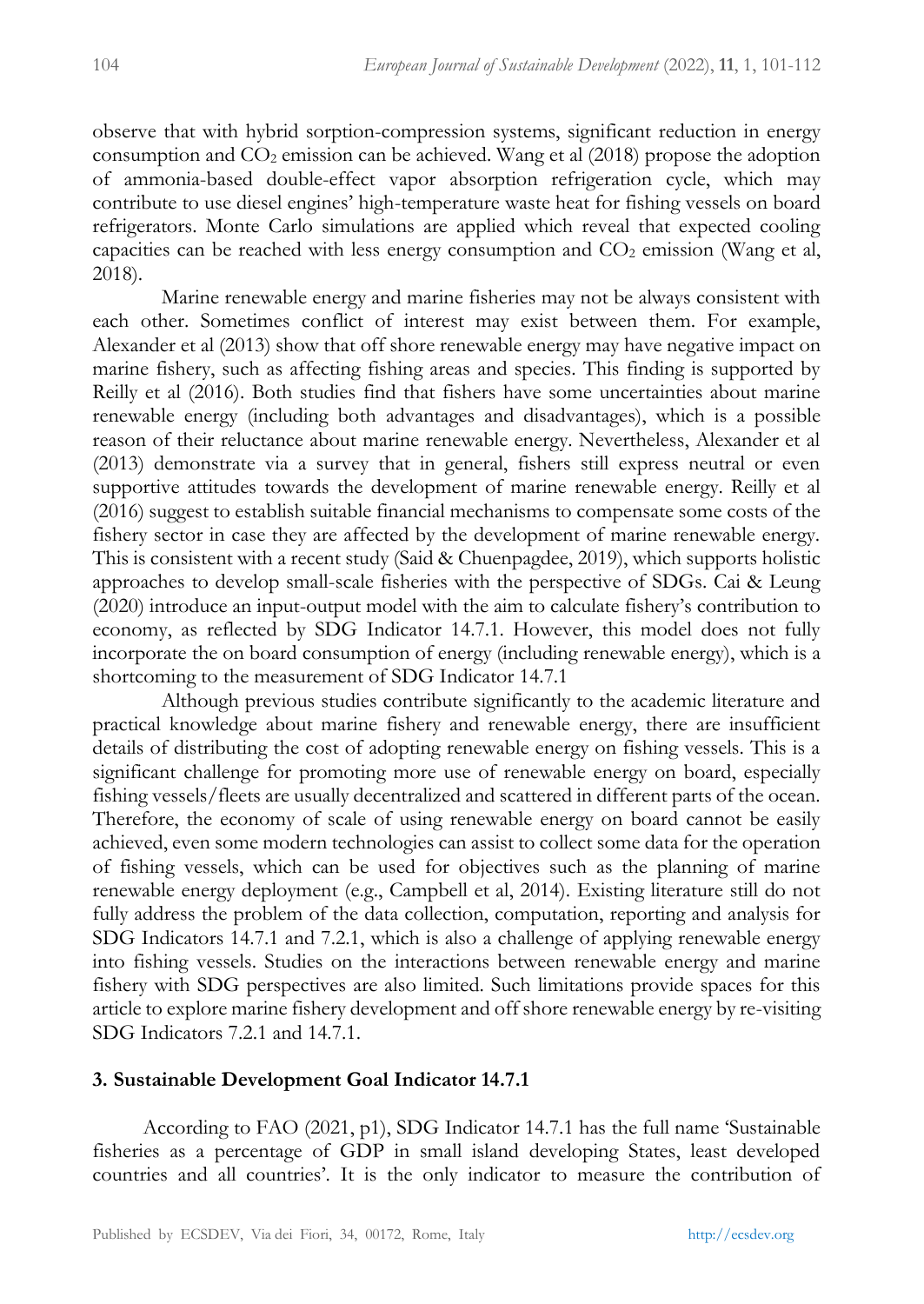sustainable fishery to national economy under SDG 14 'Conserve and sustainably use the oceans, seas and marine resources for sustainable development'. SDG Indicator 14.7.1 pays special attention on SIDS and LDCs.

To operationalize this indicator, FAO (2021) introduces that 'fisheries' in this context only refers marine fisheries (fish harvested from marine stocks) and does not include fisheries from in-land waters. This indicator can be defined and expressed by '…the value added of sustainable marine capture fisheries as a proportion of Gross Domestic Product (GDP)' (FAO, 2021, p1). The value added of marine capture fisheries is defined as the difference of '…the value of fish harvested from marine stocks, minus the value of goods and services that are used in the production process (such as raw materials and utilities)' (FAO, 2021, p2). The costs of such goods and services used in the fishery process, or can be called 'intermediate costs', should occur at sea, such as on board processing and preserving fish catches. Energy consumed by fishing vessels/fleets such as energy for operating fishing vessels/fleets and on board refrigeration for fish preservation is included in the intermediate costs. In mathematical terms, the value added of marine capture fishery can be expressed by Equation (1) below:

Value added of marine capture fishery= value of marine harvest fishes – intermediate costs (1)

The definition of sustainable marine fishery, although a bit abstruse<sup>1</sup>, is measured by 'Sustainability Multiplier', which is compiled and computed by FAO mainly according to the biological information of fishing areas (such as the fish stock status) in which countries perform fishing activities<sup>2</sup>. The 'Sustainability Multiplier' is a figure between 0 and 1. It is compiled and computed by FAO every two years although the data is not available to public. The exact methodology to compute the 'Sustainability Multiplier' is not published either.

SDG Indicator 14.7.1 can therefore also be expressed by Equation (2) below:

Sustainable marine fisheries' contribution to economy= (Value added of marine capture fishery/GDP)  $\times$  Sustainability Multiplier (2)

<sup>&</sup>lt;sup>1</sup> In fact, FAO (2021) does not provide clear definition of what is 'sustainable' marine fishery (and what is not). However, according to the descriptions of sustainable marine fisheries' contribution to economy (FAO, 2021), the 'formula' defining sustainable marine fishery can be written as:

capture from sustainable marine fishery= marine harvested fishes  $\times$  Sustainability Multiplier

<sup>2</sup> According to FAO (2021), if national data for SDG Indicator 14.4.1 is available, then it is used as the Sustainability Multiplier. However, the availability of data for SDG Indicator 14.4.1 is rather low (only around 10 valid data), so in practice this is seldom implemented. Due to limited spaces the article does not introduce these data and related methods in more detail. FAO's efforts in improving data collection are widely perceived, and this article also appreciates FAO's contribution to the SDG indicators under its custodianship.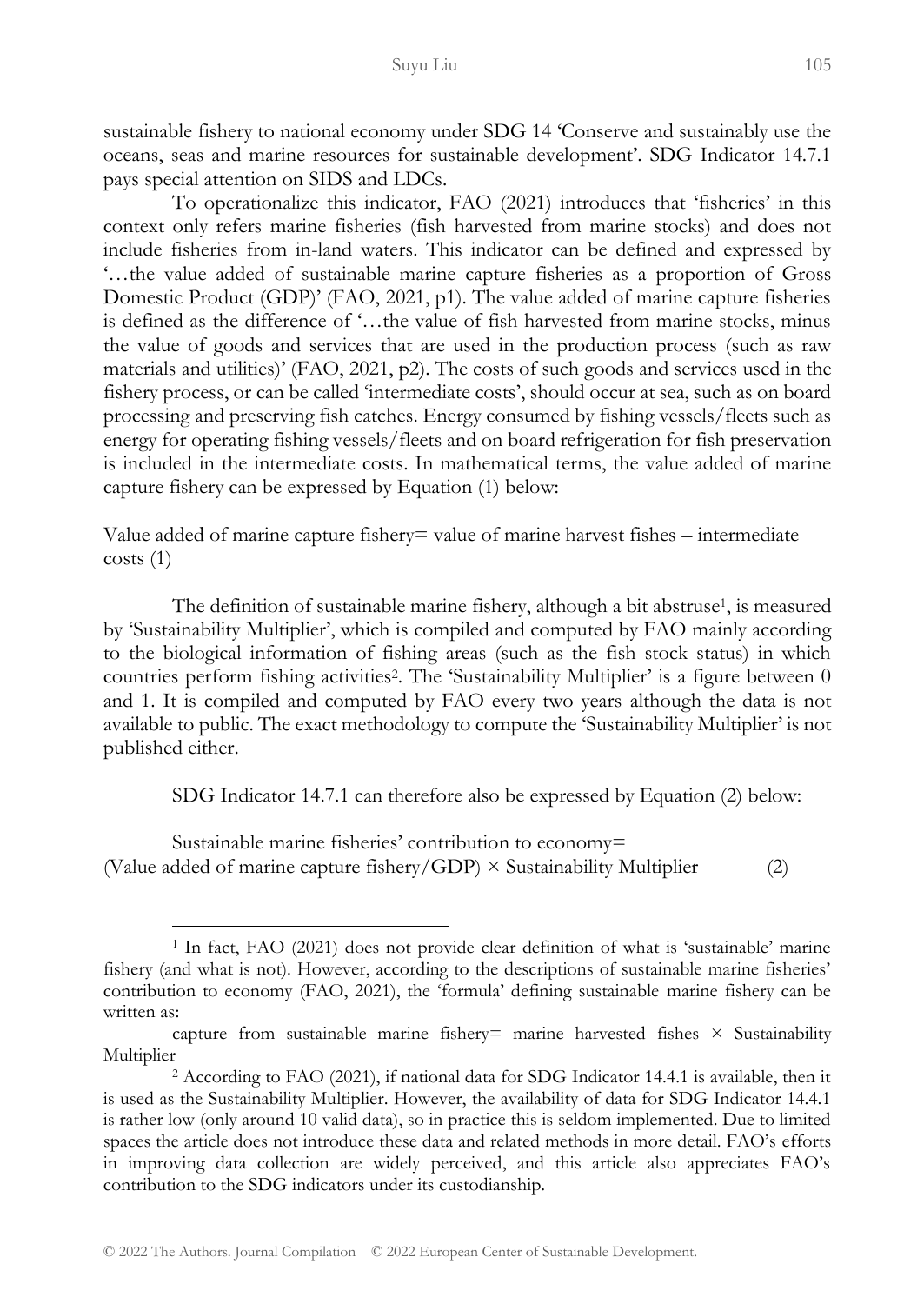According to Equation (2), although SDG Indicator 14.7.1 aims to measure and monitor sustainable fisheries' contribution to national economy, it is actually not very straightforward to interpret the data for this indicator. This is because, as shown by Equation (2), SDG Indicator 14.7.1 has two components: the economic dimension (Value added of marine capture fishery/GDP) and the environmental dimension (Sustainability Multiplier). Thus it is not simple to evaluate which component contributes to the result. For example, data shows that in 2015, the share of value added of sustainable fishery in the GDP of Marshall Islands was 12.50 (UN, 2021). However, does this relatively high value mean in Marshall Island, fishery's contribution to economy is substantial, or the sustainability of fishery sector in Marshall Island is high, or perhaps both? It is unable to make simple interpretations and evaluations because we do not know exactly of the two components, especially the data and methodology of 'Sustainability Multiplier' is not available to the public. Similarly, it is difficult to estimate the economic dimension, for example we do not have reliable information on the use of energy including renewable energy on board of fishing vessels/fleets, which is an important part of the intermediate cost for calculating the value added of marine capture fishery. Therefore, the next section moves to explore a bit more about SDG Indicator 7.2.1, which measures the share of renewable energy in all energy used.

### **4. Sustainable Development Goal Indicator 7.2.1**

International Energy Agency (IEA), UN Statistics Division and IRENA jointly take the responsibility to monitor SDG Indicator 7.2.1, which has the full name 'renewable energy share in the total final energy consumption' (IEA, UN Statistics Division & IRENA, 2021, p1). SDG Indicator 7.2.1 is defined as the '…percentage of final consumption of energy that is derived from renewable resources' (IEA, UN Statistics Division & IRENA, 2021, p1). It can also be expressed by the following Equation (3):

Renewable energy share in total final energy consumption  $=$ 

(final consumption of energy from renewable resources/ total final consumption of energy)  $\times$  100% (3)

An advantage of SDG Indicator 7.2.1 is that it focuses on the final consumption instead of the production of energy, which minimizes the possible disruptions caused by energy losses. The data is obtained from national energy balances, and specialized surveys as household and/or industrial levels are also used to collect data to supplement national level data. The emphasis on the end-use of renewable energy also provides more conveniences to support data collection and aggregation/disaggregation at industrial level or even sub-industrial level (e.g., for marine fishing fleets).

Fishing fleets is an important end-user of energy including renewable energy. This is particularly the situation for some SIDS and LDCs, in which a substantial share of GDP is contributed from marine fishery (Gillett, 2016). Currently, specific data of on board energy consumption, including the use of renewable energy in fishing vessels/fleets, is not publically available. However, since SDG Indicator 7.2.1 focuses on the final consumption and end-use, it is more convenient to conduct industrial or sub-industrial level surveys to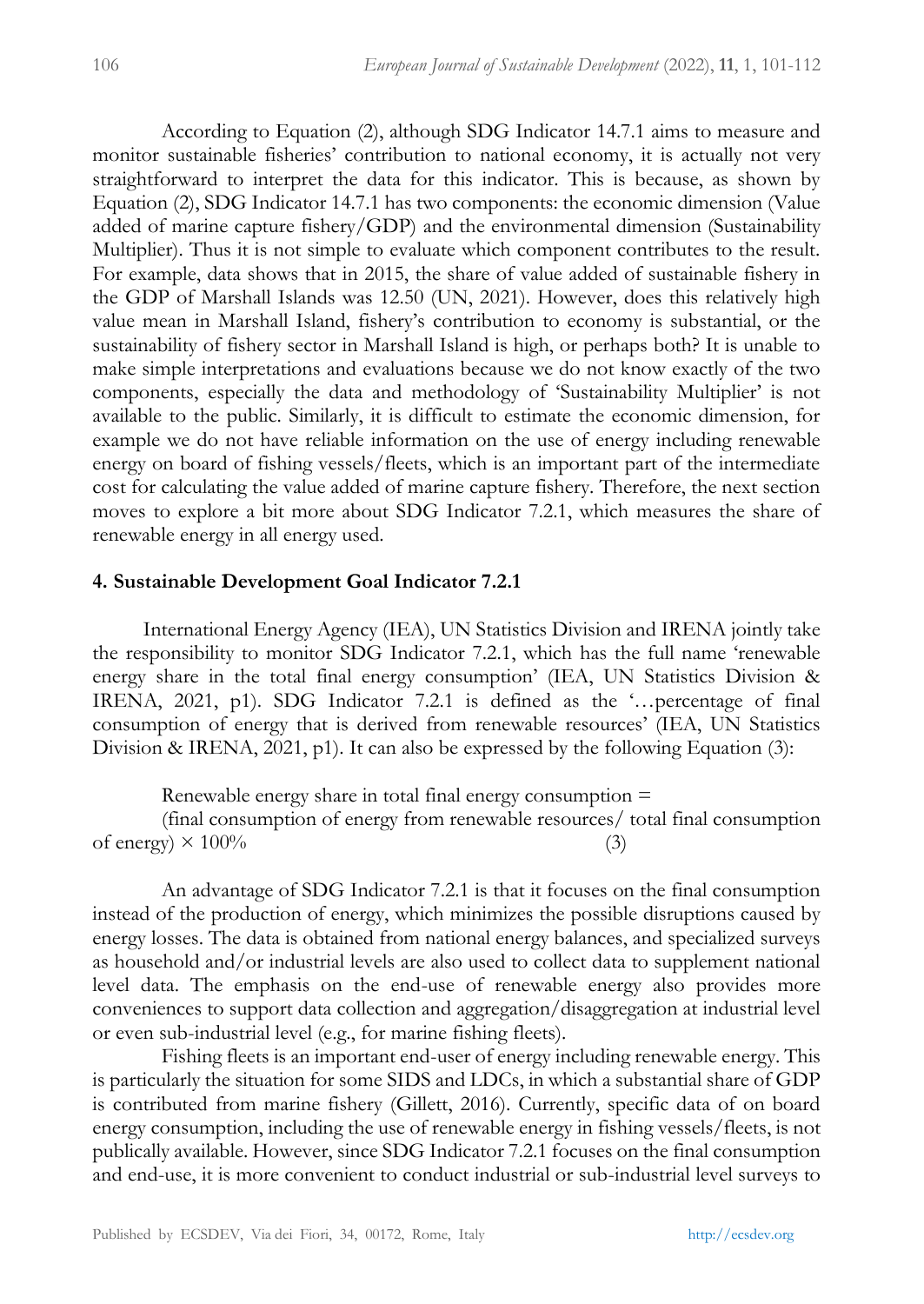collect such information for marine fishing fleets. Energy intensity should also be considered in these surveys. This would be supportive to compute the 'intermediate costs' of preserving and processing fishes on board, which is an essential component to compute data for SDG Indicator 14.7.1. This is another example reflecting the interactions across SDG indicators, especially the interactions between the economic and environmental dimensions of SDGs (e.g., Liu, 2020b).

#### **5. Discussion and implications**

The above exploration on the existing literature about renewable energy in marine fishery vessels/fleets, especially the re-visiting of the SDG Indicators 7.2.1 and 14.7.1, could generate a number of dialogues with previous studies in this field, and also some practice-oriented implications to support the use of renewable energy and the sustainable development of marine fishery. This would be particularly useful for LDCs and SIDS.

The current deficiencies of SDG Indicators 7.2.1 and 14.7.1, as discussed above, require further improvement in data and information collection, computation, and reporting. This is consistent with existing studies (e.g., IRENA and FAO, 2021). For example, since the estimation of intermediate costs on board for processing and/or preserving fishes becomes a difficulty to compile and report the data for SDG Indicator 14.7.1, data for SDG Indicator 7.2.1 can be somewhat useful to estimate the on board energy cost for fishing vessels/fleets. This could contribute to the estimation of the full intermediate costs on board because energy cost is part of them. Modern technologies such as vessel monitoring system could be applied into the process of data and information collection, computation, and analysis (e.g., Campbell et al, 2014). The exact methodologies and measurement of the 'Sustainability Multiplier', if can become available for public access, would also enhance the computation and reporting of data for SDG Indicator 14.7.1, and provide more opportunities to incorporate socioeconomic factors into the consideration of sustainable fishery. In addition, it would be useful to collect data for SDG Indicators 7.2.1 and 14.7.1 according to the dichotomy of ocean fishery and coastal fishery, as these two types of fisheries may user different vessels/fleets and apply different energy on board. For example, coastal fishery vessels are usually smaller in size and consume less energy to go to and return from fishing areas, as well as process and/or preserve fishes on board due to their relatively shorter fishing routes. Such dichotomy also corresponds to the practice of fishery statistics in SIDS (e.g., Gillett, 2016).

Holistic approaches which incorporate the interactions across SDGs are essential to expand the application of renewable energy and support the sustainable development of marine fishery, especially in the context of SIDS and LDCs. This is because of energy (including renewable energy) flows in almost the whole agri-food systems (IRENA and FAO, 2021). In addition, renewable energy applied for the food systems, including marine fishery, can contribute to achieving other SDGs such as generating positive health outcomes (SDG 3) and alleviating poverty (SDG 1). The positive outcomes of holistic approaches can be demonstrated by existing studies on the Water-Energy-Food Nexus (e.g., Bhaduri et al, 2015). Interdisciplinary studies and cross-sector perspectives would be useful to provide evidence and generate insights to support such holistic approaches (e.g., Biggs et al, 2015).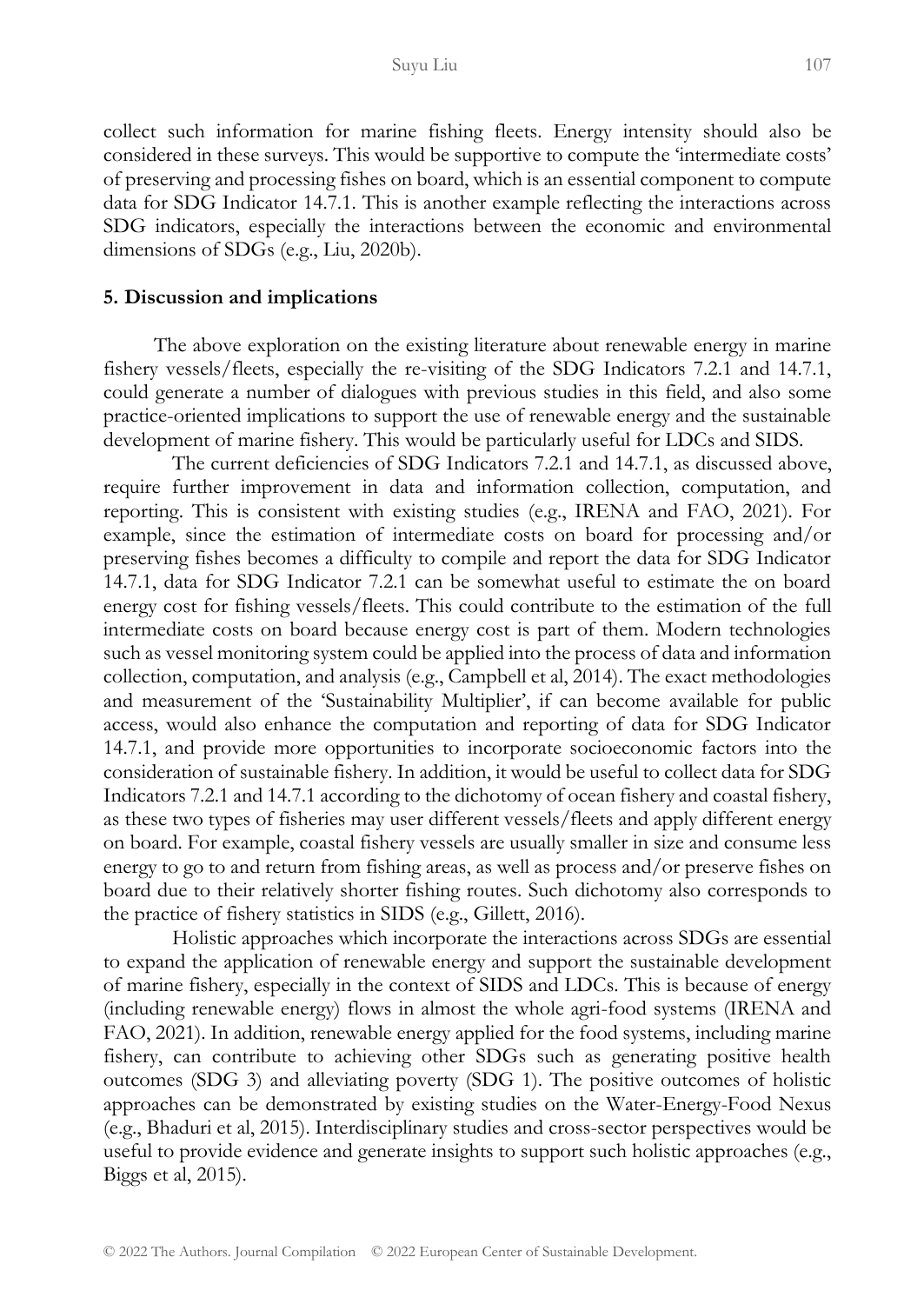In particular, the holistic approaches to promote renewable energy and sustainable marine fishery, especially supporting the on board use of renewable energy in fishing vessels/fleets, call for better access to essential financing. This is because, as widely known, the initial cost of applying renewable energy solutions (such as installing solar photovoltaics) can be rather high while the operation cost is relatively lower. This is especially the situation for fishing vessels/fleets, which are with various sizes and types and conduct fishing activities in different parts of the sea (Barsuko et al, 2013). For example, it would be more difficult and expensive to apply renewable energy in smaller fishing vessels, because they usually have limited spaces to install essential technical appliances on board. Also, due to their relatively smaller amount of harvest and shorter journeys for fishing, it would be less economical for smaller fishing vessels to apply renewable energy which may incur high initial cost. Therefore, without accessing to essential financial resources, it would be difficult for fishing vessels, especially smaller fishing vessels, to widely use renewable energy for fishing activities including the on board processing and/preserving of fishes. This article supports previous studies which identify the existence and importance of decentralized renewable energy the agri-food system (IRENA and FAO, 2021), as fishing vessels are examples of decentralized agri-food production and processing. This is especially the case for SIDS due to the prevalence of small-scale marine fishery in these countries (e.g., Gillett, 2016).

Research and development (R&D) in renewable energy and its application in fishing vessels/fleets should be encouraged, such as the use of solar ice-making machines (e.g., IRENA and FAO, 2021). Since marine fishery is a larger consumer of fossil fuel, R&D in renewable energy and its application on board would reduce the cost of fuel and the risk caused by possible sharp fluctuations of oil prices. It can also enhance the sustainability of fish value chain, for example, renewable energy can better support on board refrigeration of fishes, which may improve the storage and transport of fishes so that they can be sold at proper price levels in the market with minimized losses from rotting. R&D in increasing energy intensity of on board renewable energy could be a priority. Nevertheless, for most LDCs and SIDS, the R&D capacity is relatively weak, as measured by the percentage of R&D expenditure in GDP (World Bank, 2021). This calls for further improvements in R&D in this field, as well as international cooperation to support R&D development, as reflected by SDG 9 and SDG 17 (especially SDG Targets 9.5 and 17.8).

Without adequate capacity and awareness of renewable energy and its application in fishing vessels/fleets, it is unable to support the sustainable development of marine fishery and the expansion of renewable energy. Therefore, suitable capacity development and awareness raising efforts should be taken, especially in the field of data collection and analysis, as well as renewable energy technologies and its application on board. This is particularly important for SIDS and LDCs due to their relatively lower statistical capacities (World Bank, 2021). Capacity development including essential awareness raising not only corresponds to the core functions and expertise of international organizations such as the UN (Vallejo & Wehn, 2016), but is also an important dimension of the SDGs, especially SDGs 4, 9, and 17. Adequate capacity development and awareness raising actions, which are consistent with the national and regional context, should be properly considered and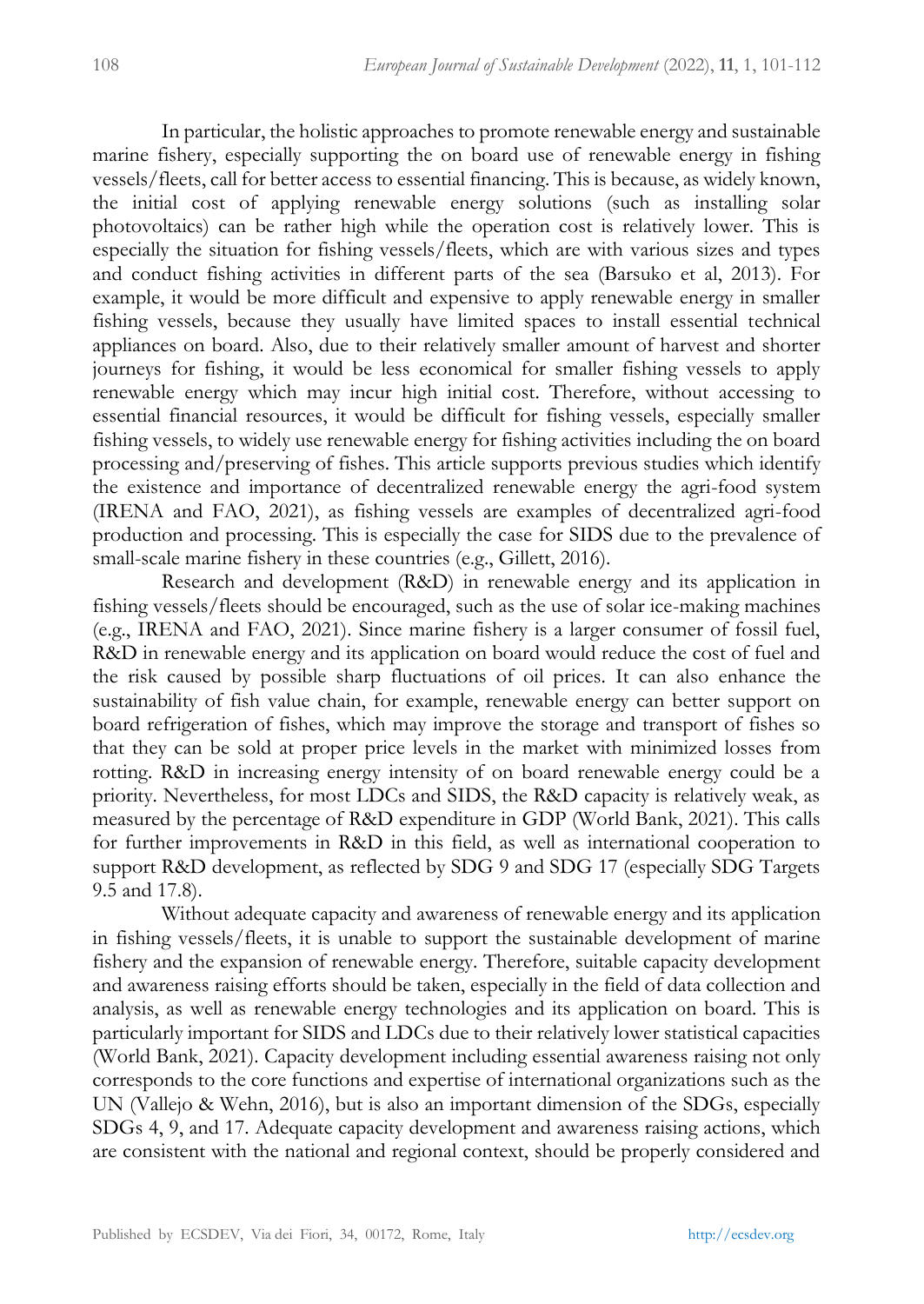adopted to support the on board consumption of renewable energy and sustainable development of marine fishery.

#### **6. Conclusion and the way forward**

This article is an initial exploration of renewable energy and marine fishery with the perspective of SDGs by re-visiting the SDG Indicators 7.2.1 and 14.7.1. It examines the application of renewable energy in a very specific context, the marine fishing fleets/vessels (on board). Based on the review of existing literature, the article identifies that a gap exists in the collection, computation, reporting and analysis of relevant data for SDG Indicators 7.2.1 and 14.7.1, especially the data to measure the intermediate costs so that difficulties are observed in estimating the contribution of sustainable marine fishery to national economy. This article provides some thoughts to reduce the gap and a number of practiceoriented implications to support the expansion of renewable energy and the sustainable development of marine fishery, especially in the context of SIDS and LDCs. The article pays speciation attention to the application of renewable energy in fishing vessels/fleets (on board). The interactions across SDGs are also discussed in this article.

It is suggested that estimating the use of renewable energy in fishing vessels/fleets, which is part of SDG Indicator 7.2.1, can also be used for the estimation of the costs for on board processing and/or preservation of fishes, which is a core component to estimate the value added of marine fishery, as shown by SDG Indicator 14.7.1. To enhance the collection, computation, reporting and analysis of data for SDG Indicators 7.2.1 and 14.7.1, it is recommended to take actions in capacity development and awareness raising. International organizations such as FAO and IRENA can play an important part in consideration of their experience and skills in capacity development and awareness, as well as their expertise in statistics at national, regional, and global levels. Also, as widely known, both FAO and IRENA's work have strong emphasis on LDCs and SIDS. Adequate capacity development and awareness raising actions would generate positive impact to support the expansion of renewable energy and the sustainable development of marine fishery in LDCs and SIDS.

This article, as a very initial attempt to explore sustainable marine fishery and off shore renewable energy with the perspective of SDGs, is of course not without limitations. This study is more conceptual and explorative without analysis of empirical data. Although it provokes thoughts and generates practice-oriented implications, this article does not provide specific policy recommendations at country level. This also reflects the difficulty in reducing the gap of collecting, computing, reporting and analysing relevant data, especially for SDG Indicators 7.2.1 and 14.7.1. LDCs and SIDS may suffer more difficulties due to their relatively weak statistical capacities. In addition, due to the crossdisciplinary nature of renewable energy and marine fishery, as well as applying renewable energy into agri-food systems (including marine fishery), this article cannot address all relevant issues. Instead, as a conceptual and explorative research note, this article aims to introduce the relevant SDG indicators and explores the interactions across SDGs. This demonstrates the difficulty and also the necessity of using holistic approaches to support the marine fishery and renewable energy, especially the application of renewable energy in fishing vessels/fleets. Furthermore, due to space limitation, it is unable for this article to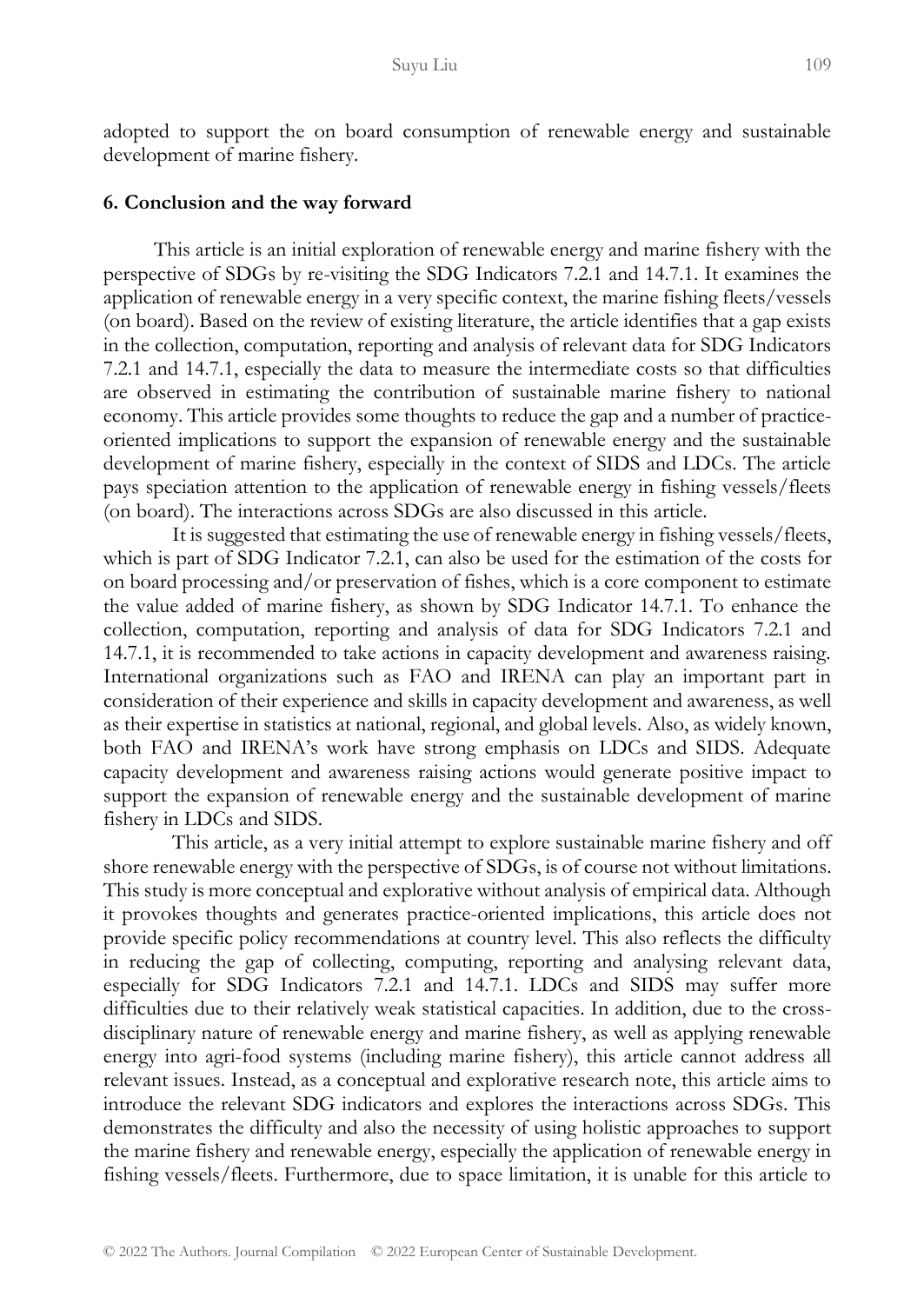have an in-depth discussion on good practices and lessons of sustainable marine fishery and the use of renewable energy on board.

The limitations of this article provide spaces for further studies including the author's planned more in-depth research in this field. In future, more empirical evidence can be examined in order to provide more specific policy recommendations for using renewable energy in fishing vessels/fleets, especially in LDCs and SIDS. More in-depth analysis of good practices and lessons of sustainable marine fishery and renewable energy should also be encouraged in future. This will not only enrich scientific knowledge in this field, but can also provide good empirical information to support country level policy making and international cooperation in this field. Of course, when applying such good experience, it is essential to properly examine the difference in country context.

Also, more interdisciplinary research should be encouraged, corresponding to the cross-disciplinary nature of renewable energy and marine fishery, as well as the interactions across SDGs. This may require strong collaboration between researchers with different expertise, as well as joint effective efforts to reduce science-policy gaps in relevant fields. Such collaborations may significantly benefit from international organizations such as FAO and IRENA, which have strong experience and expertise in boosting cross-country and cross-disciplinary collaborations. This article, together with other studies on the interactions across SDGs, can function as a call for future interdisciplinary research in renewable energy and marine fishery development with the perspective of SDGs.

### **Acknowledgement**

The author is grateful to the insights from current and former colleagues at various United Nations (UN) organizations and/or agencies. The views expressed in this article is the author's unless otherwise specified. The views in this article, unless otherwise mentioned, do not reflect any official stance and policy of the UN and its departments, organizations, agencies, and/or observers, including FAO and IRENA. The author appreciates the valuable comments from the editorial and peer review teams.

## **References**

- Abidoye, B., Felix, J., Kapto, S. & Patterson, L. (2021). *Leaving No One Behind: Impact of COVID-19 on the Sustainable Development Goals (SDGs)*. New York, NY and Denver CO: United Nations Development Programme and Frederick S. Pardee Center for International Futures. [https://www.undp.org/publications/leaving-no-one-behind-impact-covid-19-sustainable](https://www.undp.org/publications/leaving-no-one-behind-impact-covid-19-sustainable-development-goals-sdgs)[development-goals-sdgs](https://www.undp.org/publications/leaving-no-one-behind-impact-covid-19-sustainable-development-goals-sdgs)
- Alexander, K.A., Wilding, T.A., & Heymans, J.J. (2013). Attitudes of Scottish fishers towards marine renewable energy. *Marine Policy, 37(January),* 239-244.<https://doi.org/10.1016/j.marpol.2012.05.005>
- Basurko, O.C., Gabiña, G. & Uriondo, Z. (2013). Energy performance of fishing vessels and potential savings. *Journal of Cleaner Production, 54(1),* 30-40.<https://doi.org/10.1016/j.jclepro.2013.05.024>
- Bhaduri, A., Ringler, C. Dombrowski, I., Mohtar, R. & Scheumann, W. (2015). Sustainability in the water– energy–food nexus. *Water International, 40(5-6),* 723-732. <https://doi.org/10.1080/02508060.2015.1096110>
- Biggs, E.M., Bruce, E., Boruff, B., Duncan, J.M.A., Horsley, J., Pauli, N., McNeill, K., Neef, A., Van Ogtrop, F., Curnow, J., Haworth, B., Duce, S., & Imanari, Y. (2015). Sustainable development and the water–energy–food nexus: A perspective on livelihoods. *Environmental Science & Policy, 54 (December)*, 389-397[. https://doi.org/10.1016/j.envsci.2015.08.002](https://doi.org/10.1016/j.envsci.2015.08.002)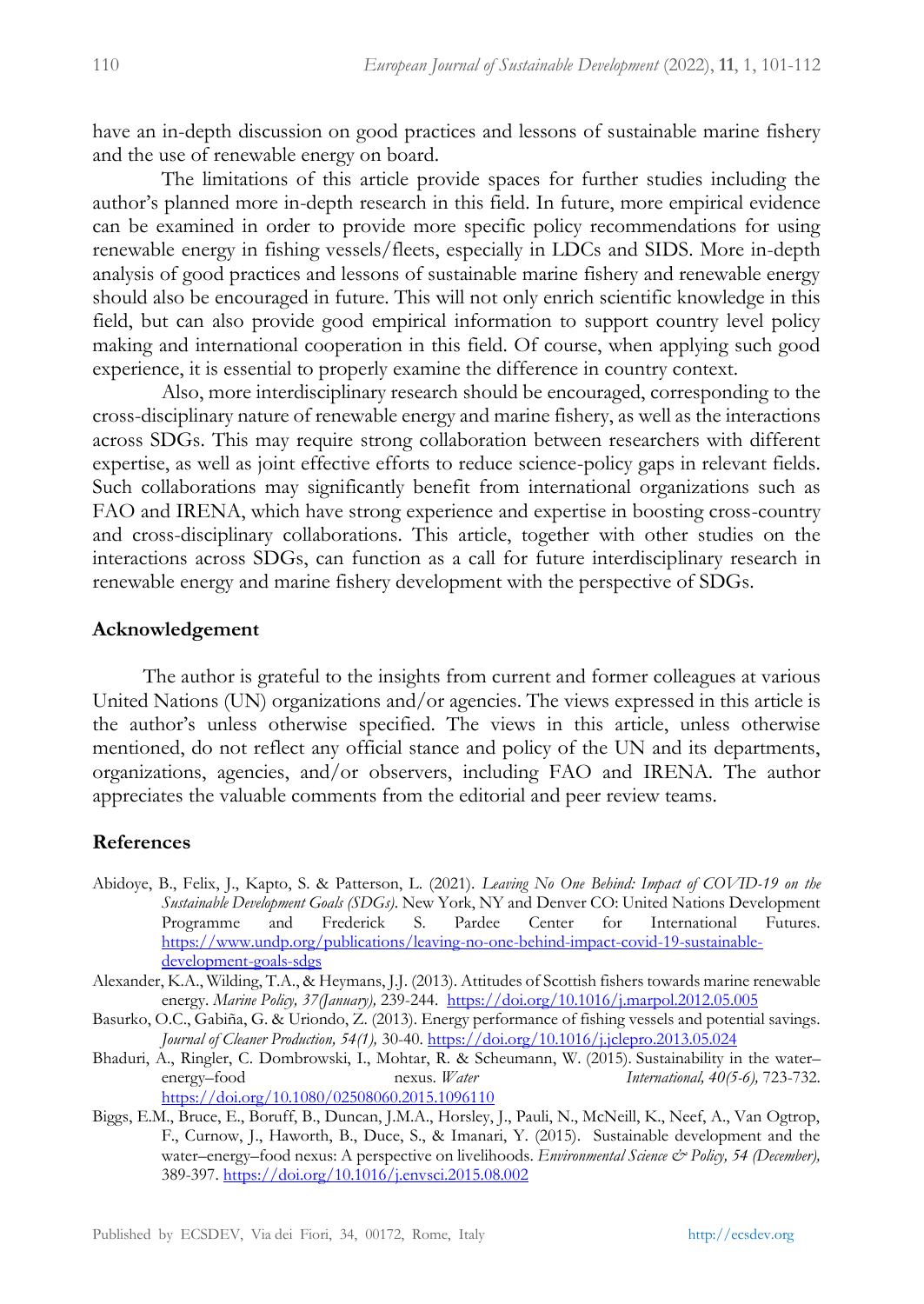- Cai, J. & Leung, PS. (2020). A note on linkage between gross value added and final use at the industry level. *Economic Systems Research, 32(3)*, 428-437.<https://doi.org/10.1080/09535314.2020.1718617>
- Cai, J., Huang, H. and Leung, PS. (2019). Understanding and measuring the contribution of aquaculture and fisheries to gross domestic product (GDP). *FAO Fisheries and Aquaculture Technical Paper No. 606.* Rome, FAO[. https://www.fao.org/documents/card/en/c/CA3200EN/](https://www.fao.org/documents/card/en/c/CA3200EN/)
- Campbell, M.S., Stehfest, K.M., Votier, S.C., & Hall-Spencer, J.M. (2014). Mapping fisheries for marine spatial planning: Gear-specific vessel monitoring system (VMS), marine conservation and offshore renewable energy. *Marine Policy, 45(March)*, 293-300[. https://doi.org/10.1016/j.marpol.2013.09.015](https://doi.org/10.1016/j.marpol.2013.09.015)
- FAO (2020). *The State of World Fisheries and Aquaculture 2020.* Sustainability in action. Rome, Italy. <https://www.fao.org/documents/card/en/c/ca9229en>
- FAO (2021). *SDG Indicator 14.7.1 metadata.* [https://unstats.un.org/sdgs/metadata/files/Metadata-14-07-](https://unstats.un.org/sdgs/metadata/files/Metadata-14-07-01.pdf)  $01.pdf$
- Gillett, R.E. (2016). *Fisheries in the economies of Pacific Island countries and territories.* Noumea, New Caledonia: Pacific Community. [https://pacificdata.org/data/sr\\_Latn/dataset/oai-www-spc-int-3c044b94-71ce-4a15](https://pacificdata.org/data/sr_Latn/dataset/oai-www-spc-int-3c044b94-71ce-4a15-acb0-ad4db57b2cb1) [acb0-ad4db57b2cb1](https://pacificdata.org/data/sr_Latn/dataset/oai-www-spc-int-3c044b94-71ce-4a15-acb0-ad4db57b2cb1)
- Guillen, J., Cheilari, A., Damalas, D., & Barbas T. (2016). Oil for Fish: An Energy Return on Investment Analysis of Selected European Union Fishing Fleets. *Journal of Industrial Ecology, 20 (1)*, 145-153. <http://dx.doi.org/10.1111/jiec.12272>
- Huaccho Huatuco, L. & Ball, P.D. (2019). The quest for achieving United Nations Sustainability Development Goals (SDGs): Infrastructure and innovation for responsible production and consumption. *RAUSP Management Journal*, 54 (3), 357-362[. https://doi.org/10.1108/RAUSP-04-2019-0068](https://doi.org/10.1108/RAUSP-04-2019-0068)
- IAEG-SDGs (2019). *Tier Classification for Global SDG Indicators (20 November 2019)*. [https://unstats.un.org/sdgs/files/Tier\\_Classification\\_of\\_SDG\\_Indicators\\_20\\_November\\_2019\\_](https://unstats.un.org/sdgs/files/Tier_Classification_of_SDG_Indicators_20_November_2019_web.pdf) [web.pdf](https://unstats.un.org/sdgs/files/Tier_Classification_of_SDG_Indicators_20_November_2019_web.pdf)
- IEA, UN Statistics Division, & IRENA. (2021). *SDG Indicator 7.2.1 metadata.* <https://unstats.un.org/sdgs/metadata/files/Metadata-07-02-01.pdf>
- IRENA and FAO (2021). *Renewable energy for agri-food systems – Towards the Sustainable Development Goals and the Paris agreement*. Abu Dhabi, UAE and Rome, Italy[. https://doi.org/10.4060/cb7433en](https://doi.org/10.4060/cb7433en)
- Liu, S. (2020a). Food supply pressure in France and Germany during COVID-19: Causes from manufacturing. *Journal of Agriculture, Food Systems, and Community Development*, 9(4), 139–142. <https://doi.org/10.5304/jafscd.2020.094.007>
- Liu, S. (2020b). Interactions between industrial development and environmental protection dimensions of Sustainable Development Goals (SDGs): Evidence from 40 countries with different income levels. *Environmental & Socio-economic Studies, 8(3)*, 60-67.<https://doi.org/10.2478/environ-2020-0018>
- Liu, S. (2021). Child mortality and water stress under the framework of Sustainable Development Goals (SDGs): Evidence from twenty developing countries. *Present Environment and Sustainable Development, 15(1)*, 49-58[. https://doi.org/10.15551/pesd2021151004](https://doi.org/10.15551/pesd2021151004)
- Lu, Zi. & Wang, R.Z. (2016). Experimental performance study of sorption refrigerators driven
- by waste gases from fishing vessels diesel engine. *Applied Energy, 174 (July),* 224-231. <https://doi.org/10.1016/j.apenergy.2016.04.102>
- Nuttall, P., Newell, A., Prasad, B., Veitayaki, J., & Holland, E. (2014). A review of sustainable sea-transport for Oceania: Providing context for renewable energy shipping for the Pacific. *Marine Policy, 43(January)*, 283-287[. https://doi.org/10.1016/j.marpol.2013.06.009](https://doi.org/10.1016/j.marpol.2013.06.009)
- Palomba, V., Aprile, M., Motta M., & Vasta, S. (2017). Study of sorption systems for application on lowemission fishing vessels. *Energy, 134 (September)*, 554-565. <https://doi.org/10.1016/j.energy.2017.06.079>
- Palomba, V., Dino, G.E., Ghirlando, R., Micallef, C., and Frazzica, A. (2019). Decarbonising the Shipping Sector: A Critical Analysis on the Application of Waste Heat for Refrigeration in Fishing Vessels. *Applied Sciences, 9(23)*, 5143.<https://doi.org/10.3390/app9235143>
- Reilly, K., O'Hagan, A.M. & Dalton, G. (2016). Developing benefit schemes and financial compensation measures for fishermen impacted by marine renewable energy projects. *Energy Policy, 97(October),* 161-170.<http://dx.doi.org/10.1016/j.enpol.2016.07.034>
- Said, A. & Chuenpagdee, R. (2019) Aligning the sustainable development goals to the small-scale fisheries guidelines: A case for EU fisheries governance. *Marine Policy, 107(September),* 103599. <https://doi.org/10.1016/j.marpol.2019.103599>